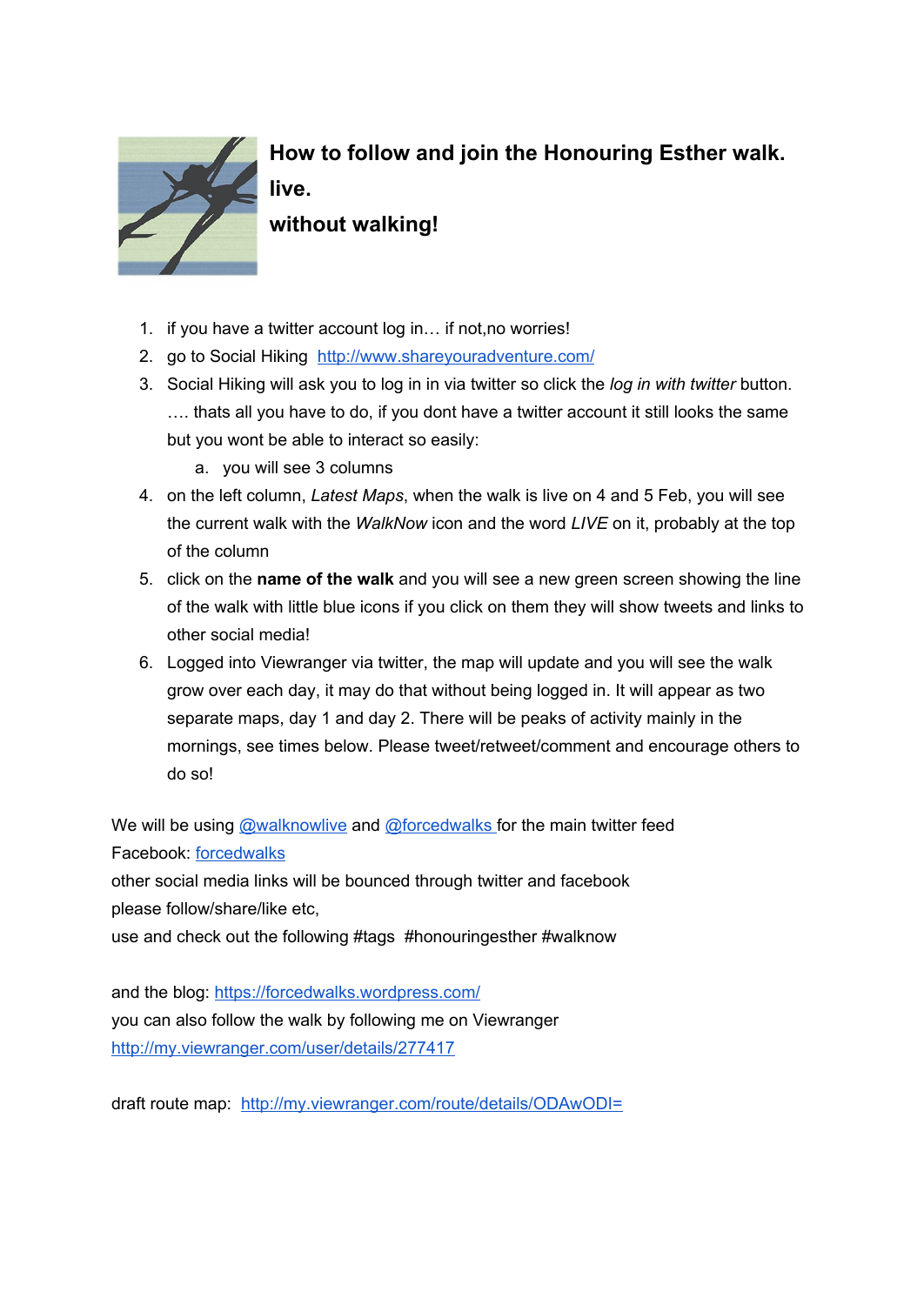## See route map to check [locations](https://www.google.com/maps/d/edit?mid=zG0FerrHE65o.k5kvqlATWHv0&usp=sharing)

| Day 1                                                                                    | approx peak times for<br>live social network<br>activity | live activity/theme                                                                                                                                                                                                                     |
|------------------------------------------------------------------------------------------|----------------------------------------------------------|-----------------------------------------------------------------------------------------------------------------------------------------------------------------------------------------------------------------------------------------|
| Garden centre (interior),<br>http://gaertnerei-zuehlke.das-gru<br>ene-team.de/ Ovelgönne | 10.00-10.40                                              | meet, introductions, walker<br>briefing, intervention 1 on theme<br>of Bearing Witness                                                                                                                                                  |
| Highway just outside Oldau                                                               | 11.00-11.10                                              | intervention 2 : Inheritance                                                                                                                                                                                                            |
| Oldau near start of Oldauer Weg<br>track to Ovelgönne                                    | 11.30-11.40                                              | intervention 3 : Justice                                                                                                                                                                                                                |
| approx half way along Oldauer<br>Weg track just before Am<br>Obstgarten                  | 11.50-12.00                                              | intervention 4: Slavery                                                                                                                                                                                                                 |
| Junction of Oldauer<br>Weg/Bahnofstrasse                                                 | 12.30-12.40                                              | intervention 5 : Resistance                                                                                                                                                                                                             |
| Rathaus (inside?) / memorial<br>stone                                                    | $12.45 - 13.30$                                          | End of days walk. Reflection.<br>Possible replay of intervention<br>materials if weather is bad.<br>Possible playing of material at<br>memorial stone.<br>Further updates will follow on<br>facebook etc and the blog in the<br>evening |

Day 2 Friday 5 Feb Winsen to Bergen-Belsen Memorial

| Meet at hotel Hotel Jan Hinsch  | 10.00-10.10 | start of day notices and new  |
|---------------------------------|-------------|-------------------------------|
| Hof (from 0900) and assemble at |             | walkers briefing              |
| Rathaus/memorial stone          |             |                               |
| Waller Strasse/Oistingweg       | 10.45-10.55 | intervention 6 : Indifference |
| junction                        |             |                               |